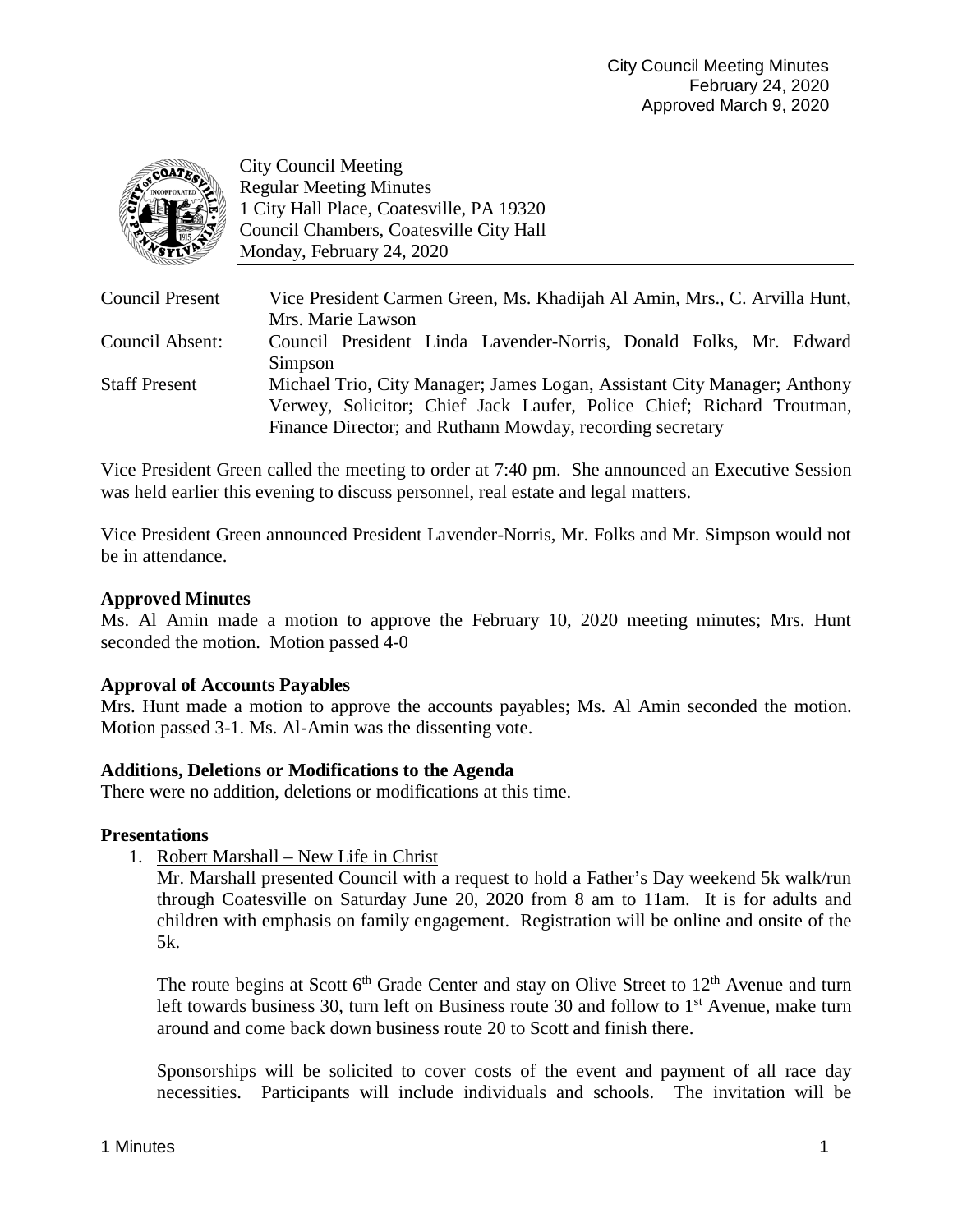extended to the local schools for student involvement in the community and family engagement.

Mr. Marshall submitted a special event application with a check for the application fee.

2. Kathy Dale – Fair Districts Pa

Ms. Dale explained that Pennsylvania has some of the most gerrymandered districts in the County. In 2018 the PA Supreme Court said our congressional districts were unconstitutionally gerrymandered and ordered the map redrawn. All the maps will be redrawn in 2021 through the same processes that allow political leaders to choose their voters and control outcomes. Fair Districts Pa supports reforms to create an independent citizens commission to redraw our district lines. States that have put citizen commissions in place have seen improvements in representation, competitiveness and voter trust.

There are currently two House Bills (HB 22 and HB23). HB 22 will define how to draw state legislative districts. It requires a constitutional amendment. HB 23 will create an independent citizens commission to draw federal congressional districts. It does not require a constitutional amendment.

She asked Council to pass a Resolution in support of a citizen's commission for legislative and congressional redistricting.

#### **Citizens Hearings – Regular Action Items Only (3 Minutes)**

#### Naydea Graves

Ms. Graves asked Council to approve the Resolution supporting the legislative and congressional redistricting. She asked Council to put the power into the people not the politicians.

Ms. Al Amin made a motion to close citizens gearing on regular action items only; Mrs. Hunt seconded the motion. Motion passed 4-0.

#### **Regular Action Items**

- 1. Receive and consider AFSCME Contract for 2018-2022 Ms. Hunt made a motion to approve the AFSCME Contract for 2018-2022; Ms. Al Amin seconded the motion. Motion passed 4-0.
- 2. Receive and consider Ordinance No. 1530-2020 providing for salaries and wages for personnel employed by the City Mrs. Hunt made a motion to approve Ordinance No. 1530-2020 providing for salaries and wages for personnel employed by the City; Mrs. Lawson seconded the motion. Motion passed 4-0.
- 3. Receive and consider First Reading an Ordinance No. 1531-2020 amending Chapter 218 Vehicle and Traffic

Ms. Al Amin made a motion to approve first reading an Ordinance No. 1531-2020 amending Chapter 218 – Vehicle and Traffic; Mrs. Hunt seconded the motion. Motion passed 4-0.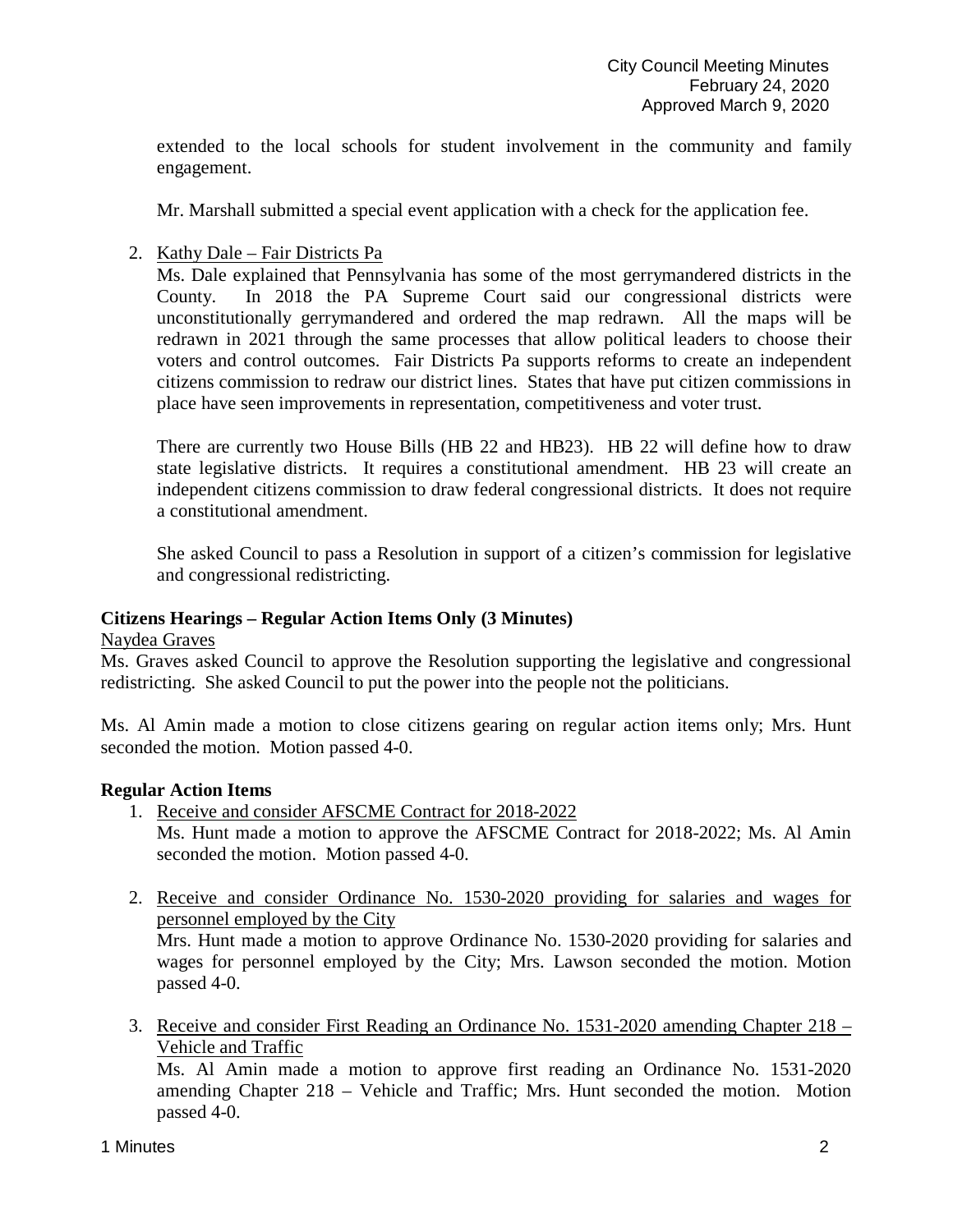4. Receive and consider Resolution No. 2020-05 in support of a Citizens Commission for Legislative and Congressional Redistricting Mrs. Hunt made a motion to approve Resolution No. 2020-05 in support of a Citizens Commission for Legislative and Congressional Redistricting; Vice President Green seconded the motion. Motion passed 4-0.

Mrs. Hunt read the Resolution.

5. Receive and consider Police Department promotions – Officer Carmen Mollichella promotion to Corporal effective March 1, 2020 and Part time Officer Samuel Snyder to Fulltime Officer effective March 1, 2020

Ms. Al Amin made a motion to approve the Police Department promotions – Officer Carmen Mollichella promotion to Corporal effective March 1, 2020 and Part time Officer Samuel Snyder to Fulltime Officer effective March 1, 2020; Mrs. Hunt seconded the motion. Motion passed 4-0.

Chief Laufer explained there is an opening for the promotion and hiring due to the retirement of Corporal Shannon Miller.

6. Receive and consider appoint Jo Detelus or Fran Scamuffa to the Civil Service Commission for the term of 2019-2022 and Jo Detelus to the Parks and Recreation for the term 2020- 2023

Ms. Al Amin made a motion to appoint Jo Detelus to the Civil Service Commission. Motion failed due to lack of second.

Mrs. Hunt made a motion to appoint Fran Scamuffa ti the Civil Service Commission for the term 2019-2022; Mrs. Lawson seconded the motion. Motion passed 3-1. Vice President Green was the dissenting vote.

Mrs. Hunt made a motion to close action items; Ms. Al Amin seconded the motion. Motion passed 4-0.

# **Discussion Items**

1. Meeting Minutes

There was no discussion on meeting minutes.

# **Reports**

1. Solicitor

Mr. Verwey announced he;

- Reviewed and advised the city on certain real estate and leasing matters
- Worked on pending litigation related to a Right to Know appeal
- Addressed certain land development matters on behalf of the City.
- Considered and addressed issues related liens held by the City.
- 2. City Manager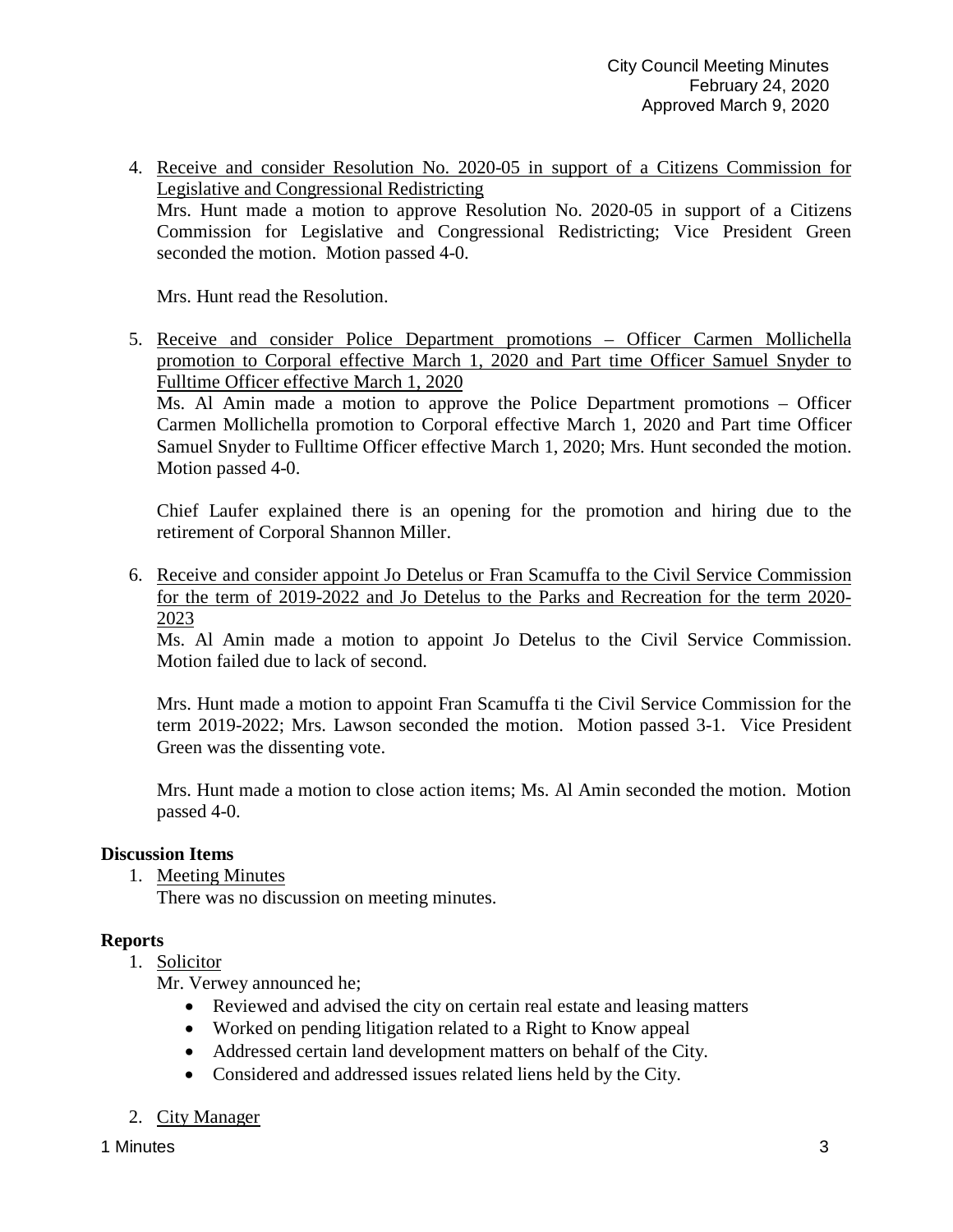Mr. Trio announced:

- TIIF Grant Streetscape Project
	- o City working with Coleen Terry Econ Partners to coordinate \$1.2 million dollar grant funding for the streetscaping project from 1<sup>st</sup> Avenue east to the 4<sup>th</sup> Avenue intersection to link the redevelopment area and business district to the train station improvements
	- o The train statin engineer will provide design service and streamline the coordination of construction building.
- Conducted meeting with Edward Murray, Principal of Boenning and Scattergood Bond Financing alternative for public buildings and city projects for the next 5-year period.
- PennDOT Route 82 box beam initiative replacing beam on Route 82 working jointly with Valley Township
- AFSCME negotiations completed approved this evening.
- Zoning Hearing Board application for Buds and Blossoms has been withdrawn
- Parking Kiosks have been installed and are active at  $251$  East Lincoln and  $3<sup>rd</sup>$  and Lincoln parking lots.
- Joint clean-up South Coatesville proposed Joint participation in "National Clean Up Day" on April 25, 2020.
- Train Station
	- o Current start date is last quarter of 2020. Work could be underway in 2020. A three-year timeline has been presented by PennDOT
	- o Next project coordination and update meeting is March 9, 2020.
- Private Development
	- o 190 W Lincoln Proudfoot Capital/H20 Connected, LLC
		- $\blacksquare$  Sidewalk work continuing
		- Demolition permits issued and interior demolition id progressing
			- Land development planning underway
- Planning Commission Merchant Street Mosque land development plan will be submitted to Council on March 9, 2020.
- Grand Prix
	- $\circ$  5<sup>th</sup> Anniversary Celebration
	- o September 19, 2020

# 3. Assistant City Manager

Mr. Logan announced:

- The City of Coatesville partnered with Representative Chrissy Houlihan's Office and the U.S. Census Bureau for a job fair. Eight potential applicants were accepted
- NFC Outdoor Fitness Center (OFC) campaign continues to build momentum. After meeting and grant submission, Bob and Jennifer McNeil have donated monies towards the OFC. Greg Vietri and Malvern Savings Bank have also pledged donation to the OFC.
- Black History Breakfast ad Book Reading held on February 15, 2020, was a huge success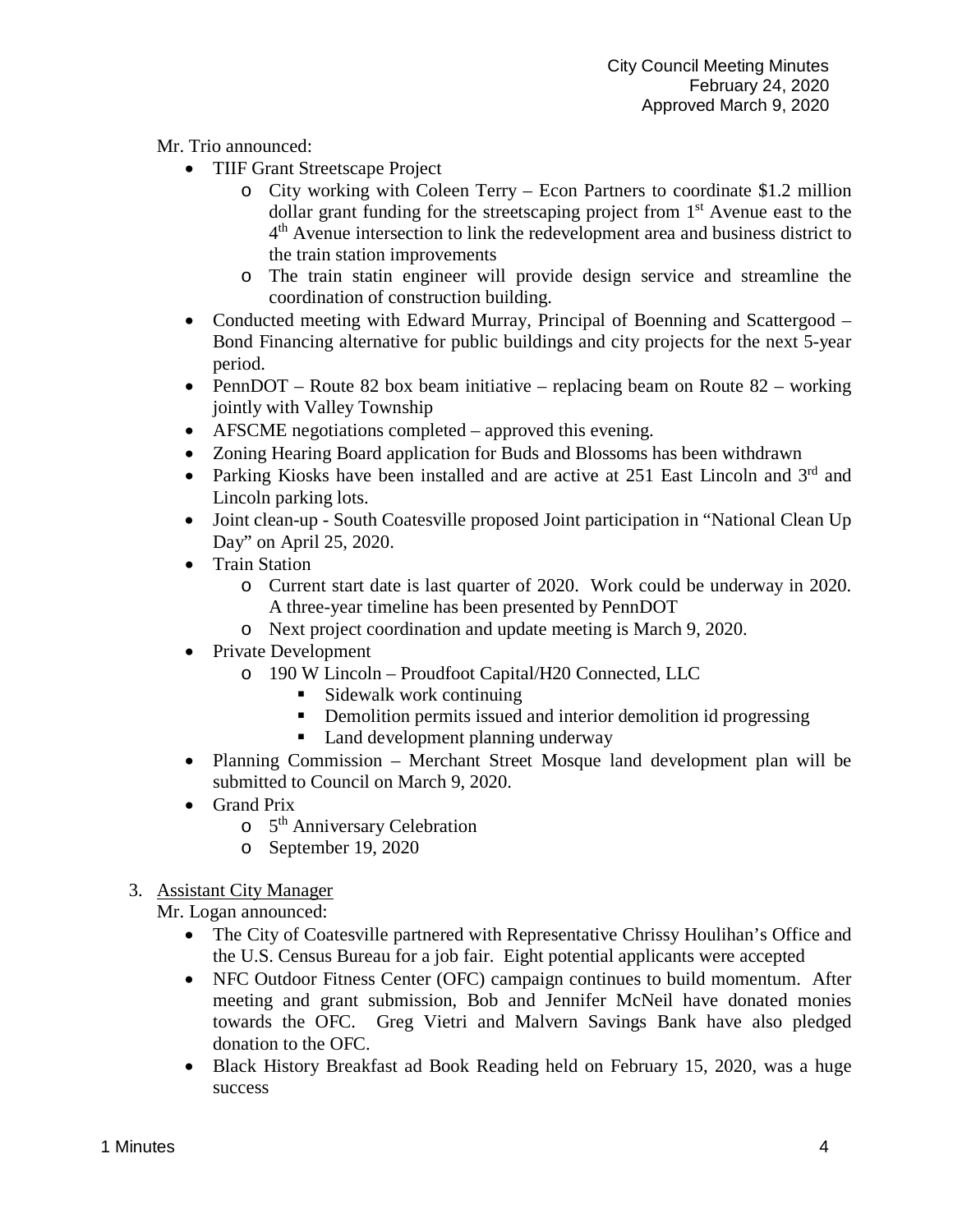- The City of Coatesville, Brandywine Health Foundation,  $2<sup>nd</sup>$  Century Alliance and the Western Chester County Chamber were all invited to discuss bringing back the Farmers Market to Coatesville.
- The City continues to work with Brandywine Health and Natural Lands Trust on the Greening Coatesville Initiative.
- Fresh to You: Recently met with the Program Director, Roberta Cosentino, Max Kulp and Sergeant Ollis to explore alternate parking and distribution locations for the Fresh too You truck.
- Friday, February 21<sup>st</sup> members of City staff, Councilwoman Linda Lavender-Norris, and our economic development partners met with the County Commissioners to provide an update and overview of the City's economic and community revitalization process.
- Create Series: Business Skills for Success will launch on March  $17<sup>th</sup>$  and sessions will be held at City Hall.
- OZ Roundtable: In partnership with  $2<sup>nd</sup>$  Century Alliance and White House staff, the City of Coatesville hosted Coatesville's 2020 Qualified Opportunity Zone Roundtable on February 11, 202. The roundtable was the first 2020 QZ event designed to discuss best practices and create assurances that redevelopment resulting from QOZ projects will create community benefits in a collaborative, accessible environment with residents, developers and other stakeholders involved. A special visit from White House Opportunity and Revitalization Council Executive Director Scott Turner led the discussion and highlighting federal agency contact and available resources to the City of Coatesville.

# 4. Finance Director

Mr. Troutman announced:

- Just a reminder, the Town Hall meeting where Portnoff Law Associates will be here to discuss their process is on March 3, 2020 at 6:30 pm.
- Over 500 letters were sent out for delinquent solid waste
- Department is preparing for the audit
- Rental license is due March  $31<sup>st</sup>$
- The RFP for financing bid will be open Friday at 1 pm.
- Vice President Green asked for the Town Hall meeting to be advertised on the website, Facebook, and Daily Local News

# **Citizens Hearings Non-Agenda Items Only (3 Minutes)**

# Felicia Spann

Ms. Spann voiced her concerns regarding the property adjourning hers. There are too many people, living there, bugs, fighting, vagrants. It is like a group home. Mr. Trio stated he would talk to Mr. Lovett about the property.

# Kennedy Queh

Mr. Queh questioned the 2.5% earned income tax in the City of Coatesville and all other townships are 1%. Why are we charged to live in the City of Coatesville?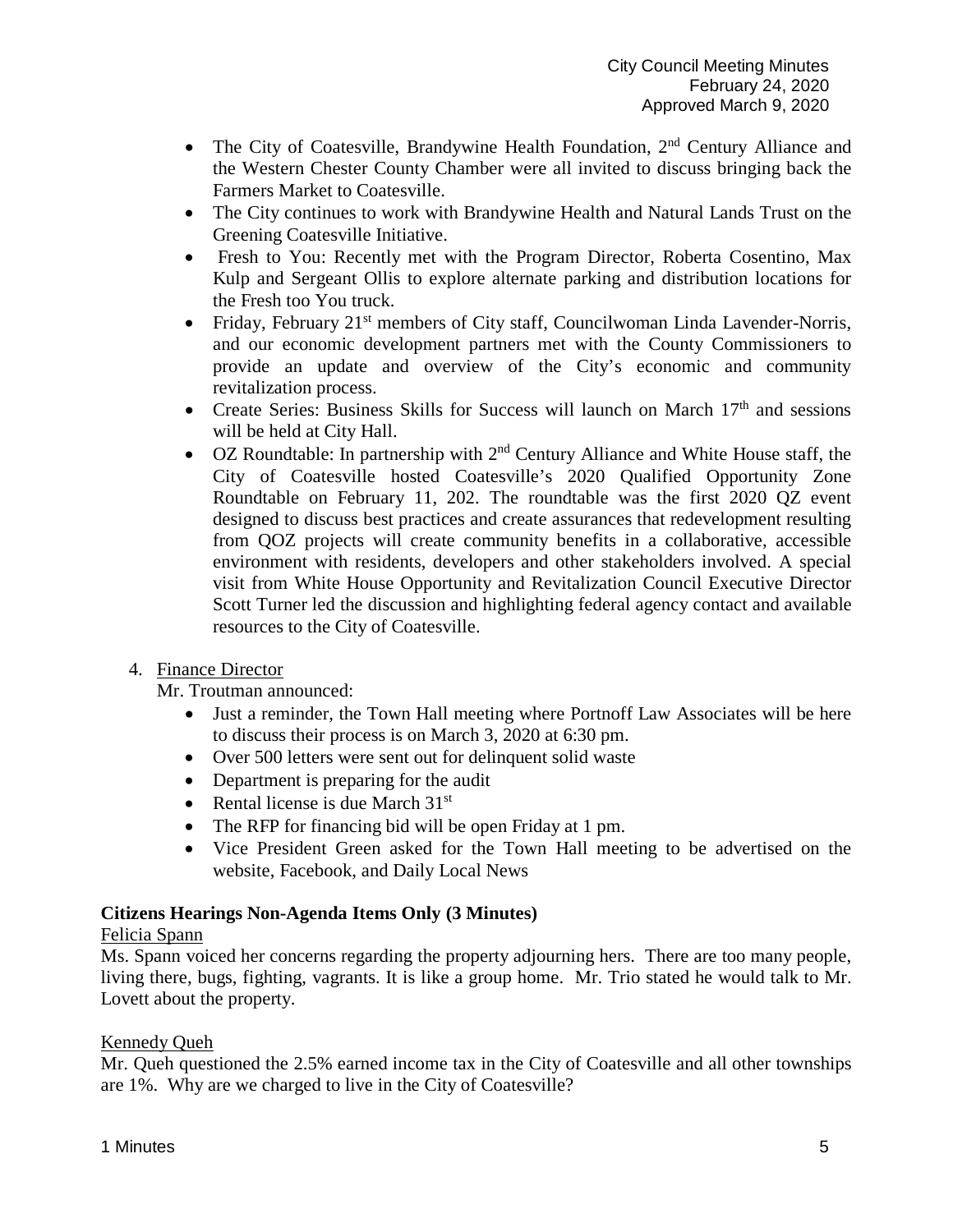### John Robinson

Mr. Robinson asked about the Community Center. He is interested in doing programs to get the talents of the community.

### Montez Jones

Mr. Jones asked about the Community Center. He is extremely interested in the property and work with unifying our community. The agreement with the City states the property should be given to a non-profit.

### Fran Scamuffa

Ms. Scamuffa thanked the members who voted for her to be appointed on the Civil Service Commission.

Ms. Al Amin made a motion to close citizens' comments on non-agenda items only; Mrs. Lawson seconded the motion. Motion passed 4-0.

### **Special Events**

- 1. Coatesville Diamond Divas Drill Team Community Market Place on May 23, 2020 at Ash Park from 9am to 5pm. A waiver of fees has been requested. Vice President Green explained that the City does not waive fees for special events. Mr. Smith, member of the audience, offered to pay the fees for the permit. Council advised Ms. Allen that food vendors are required to have a permit from the County.
- 2. Nioka Key Birthday Party on June 27, 2020 at Ash Park from 1:30 to 4:30 pm. Council agreed with staff and permit was not approved due to all requirements have not been met.

# **Council Comments**

Ms. Al Amin thanked everyone for attending the meeting. I am very, very happy that it appears more and more individuals show up for the Council meeting. This pleases me very much because the only way for you to know what's going on, is to show up and attend and see what questions are asked, what votes are taken and how your particular representative is representing you. I'm very happy to see larger groups and very happy for all of those that are coming to do activities in the City. It makes me very happy and I want to wish everyone safe travels home and hopefully together we can continue to keep growing Coatesville.

Mrs. Hunt thanked everyone for coming out and hanging with us for a while. It is good to see all the interaction with those that are interested in doing things in the City as well as supporting the things that are going on in and around the City. I am happy to see all the interest again being generated in the community venter. I guess I can say, I pray that things will happen in the positive. Still understand, there is a process in things that have to be taken, but I'm sure our management here and the City will be more than happy to help you all with the things that need to be done. Everything does not just happen because you come and talk to Council to get it done. You better believe, we listen to what your saying, we listen to your questions that you ask, review the presentations you bring before us and we do our best to make wise decisions to things that ante beneficial and helpful. I want to thank the Parks and Recreation Commission for the great black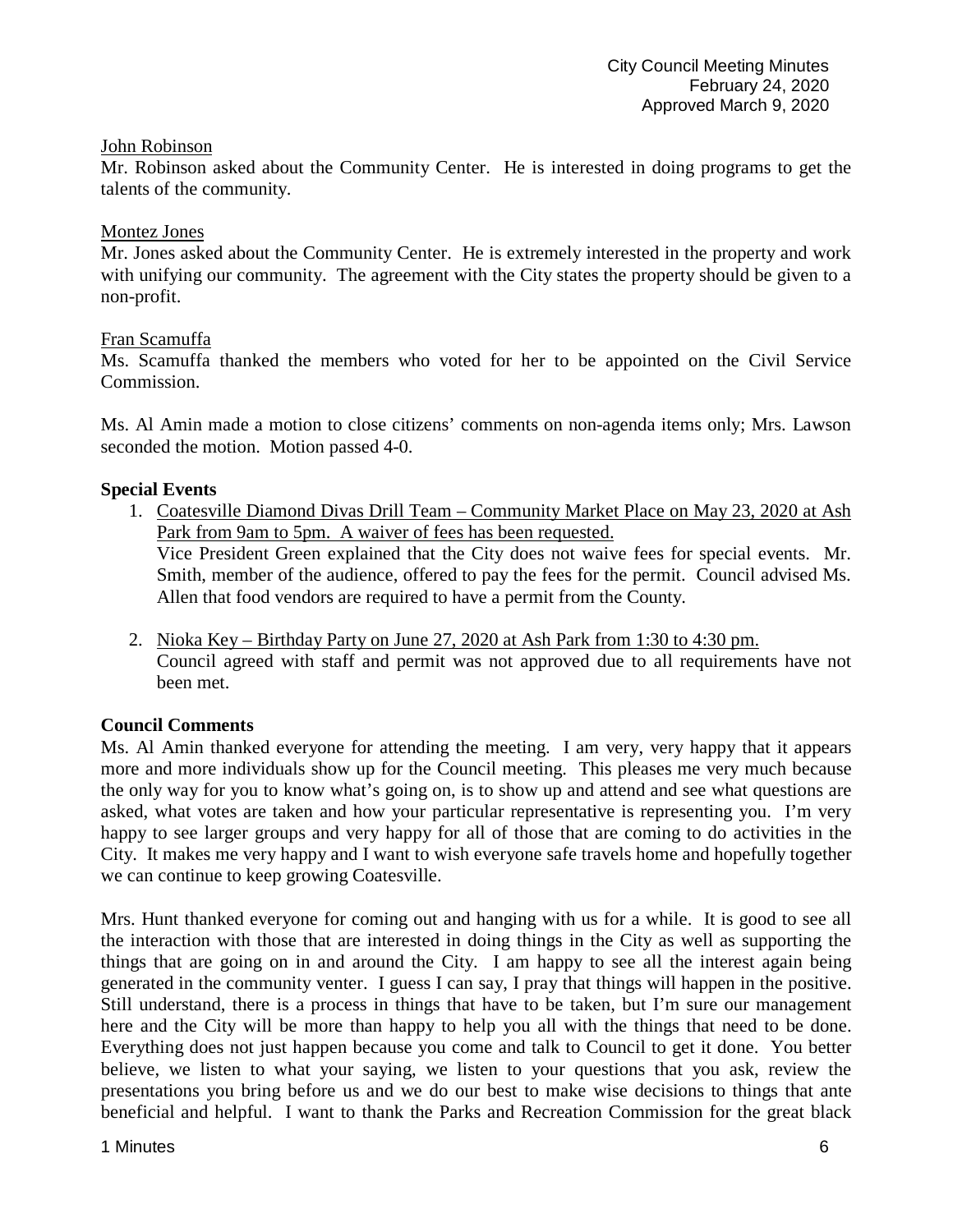history program. I think they have been awesome, but we need to get more involved with our children. We had all this going on and only had 15 children. There was so much going on and had so much food. Again, we thank you for coming out and look forward to working with our citizens.

Mr. Lawson thanked everyone for coming out. We had our first clean up in two years. We picked up 10 bags of trash, a crib, a bed, a carpet and a couch. This was only on two streets. I have another cleanup scheduled for march 14<sup>th</sup> and we are going to the West End starting at South Church Street over to as far as we can, with the people we have and the time allotted. That's how I started and that's how I'm going to keep it going. Mr. Marshall, I'm excited about the 5k. It is awesome. It brings so much to the City. People love coming out for the 5k's. The 5k events always have good turnout and you guys will as well. I want to thank everyone for coming out and I look forward to seeing you al next time.

Vice President Green thanked everyone for coming out. It is wonderful when you look out an see so many people in the audience. Just a couple of things, I'm confused about the Community Center. Do we have to get rid of it? We don't have to get rid of it, because the Community Center has always been the  $9<sup>th</sup>$  Avenue Community Center forever. I would like to see along with Mr. Johnny Robinson, multiple people being able to use that building. I would like to see his boys' program there. I would like to see people being able to rent out the building for Thanksgiving meals or rent for parties and events being held there. I don't want to see it for one particular group. We are working with Lands Trust who is willing to come back in after they did Palmer Park. They want to come back in. We didn't give upon the Community Center. My biggest concern is when we got the community center when that building was turned over to the city. It was in very bad shape, very bad shape with utilities, very bad shape with the building itself, the floors were caving in, we put in the elevator and a whole bunch of stuff. The building needs a lot of work now, but I would like to see that remain in the community that way anyone in the community like your diamond divas could practice there. That it is not tied to one organization and that it is a community building and anyone can use it. Prior to it falling apart or remediation needing to be done, because it is not really fallen apart, prior to that you could go in and have an event for six hours and it will cost you like \$150 if that, was it 200 with \$50 back if you cleaned up after the event. How many places can you go for that. We need some things like that. I would love to see. There are so many people that are interested in that building. I'm like wow, do we to have to sell it, is there an expiration date on this because I don't want to sell it, I don't want to get rid of it. I want to keep it the same way that it is. I don't mean sell but transferring it over. I would like to keep it in the same way that it is for anyone and everyone. The community center needs to be open to everyone in regards to race, color, religion, anybody should be able to use that building. That's what I would like to continue to see used there. Maybe I was a little confused on that but we have so many different people inquiring about it. I would just love to see the ninth Avenue community center back up and running. See the beautiful mural on the outside of the wall that represents our community. The building has some remediation that needs done but prior to that we were still renting it out. Right now, we don't actively have a recreation department who used it before. But anyone could have used the building, but now we have the remediation that needs done. Now we want to put the money into the building and get it fixed up the proper way, so that we can fully utilize it. It just closed last election day. It takes money, it's just like if we turn the building over to anyone today. Do you have the money to start tomorrow? It takes money. It takes time, Lands Trust is working on that they're going they're going Park to Park. When they got done Palmer Park, they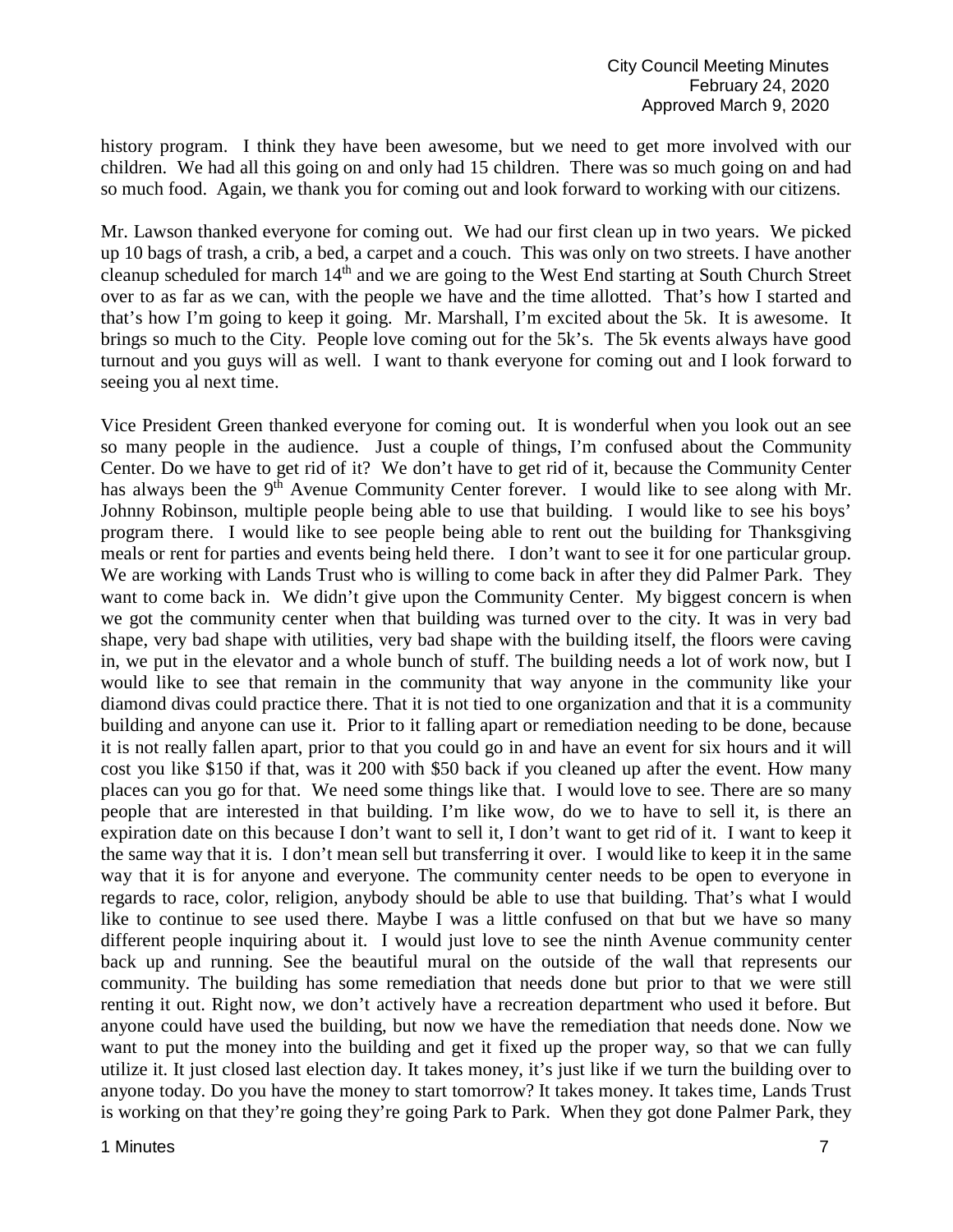went to Ash Park but they have also come back and said they were interested in the community center. The building was just closed down before election day because of mold or something. That's something that were working on. But the other thing is, I wanted to let speak to the young man in the back about the tax situation. I just want to address that real quick. You can come up at the end of the meeting and we can have a one on one. But I just wanted to address that here in the City of Coatesville we pay 2.5% in earned income tax and it is just one of those unfortunate things that we have to the amount of people we have here, the demographic ,who's paying taxes with the amount of people paying taxes, but unfortunately ours have to be higher, but at the same time, we don't charge any of the other taxes, so that you pay your taxes are higher if you live here. So if you work in Caln, which I do my earned income taxes is here but I still pay Caln \$75 a year for occupational privilege tax. For me to work there, see what I mean, we don't charge a residence that so that \$75 or \$72 that probably represents 1% in the earned income tax. So you may live in Coatesville and pay 2.5%, you may work in Caln or live in Caln and only pay 1% but you're also paying an occupational privilege tax. If you work there and that's another 1% and is unfortunate. Right now with the demographic that we have in the City, and what we are collecting in taxes, that we have to change in order to survive. The city doesn't manufacture anything. The city doesn't make anything. Our revenue is strictly from taxes, so it balances itself out. When you look at occupational privilege tax and a couple of nuisance taxes that they have probably the same thing. It is just that these smaller municipalities can only charge you a certain amount. If they could charge more, they probably would but they can't. We can talk about a little bit more but I just wanted to address that because this is about the third time someone has come in. I just think people do need to get an explanation on that. I know that if we don't have to charge it, we would not, but the city has to survive, we have the police department, fire department. We have not raised any taxes, we have tried to maintain it both with property tax and earned income tax. We have not raised the earned income tax since 2009 and property taxes since 2015. Again, thank everyone for coming out. I really appreciate seeing all the faces and it's an encouragement that everyone comes out want to hear. It's exciting, there are some exciting things going on in Coatesville Mr. Logan our Assistant City Manager just hosted a wonderful meeting with  $2<sup>nd</sup>$  Century Alliance. We had Washington here, all the departments heads came here they didn't send their aides, they sent department heads to Coatesville. It is important to them and what's going on here. I'm excited that we have him, I'm excited about our staff period. So, there is a lot going on, there's a lot to be happy, there's a lot to be excited about. Thank you all for coming out and have a wonderful evening.

Mrs. Hunt stated that she just wanted to say one more thing before we leave. Of all the things were trying as a community, as a Council, that we are doing to beautify our city. We have a beautiful  $9<sup>th</sup>$ Avenue Park that was revitalized within one week it was vandalized, with the splash pad redone within two weeks someone threw glass down in the hole and it threw out the whole brain in the system. So, you know where are trying, we are putting forth every effort. I went down there to the splash pad one night and they had cars pulled up on the splash pad, washing their cars. So, you see on this end, we are taking steps to improve. It is our community and we need to take it and own it and do our best. If you see someone vandalizing something, I'm not asking you to confront people because this is a different world but call over to City Hall, let someone know that this is going on. Just so you know were working, we are trying.

#### **Adjournment**